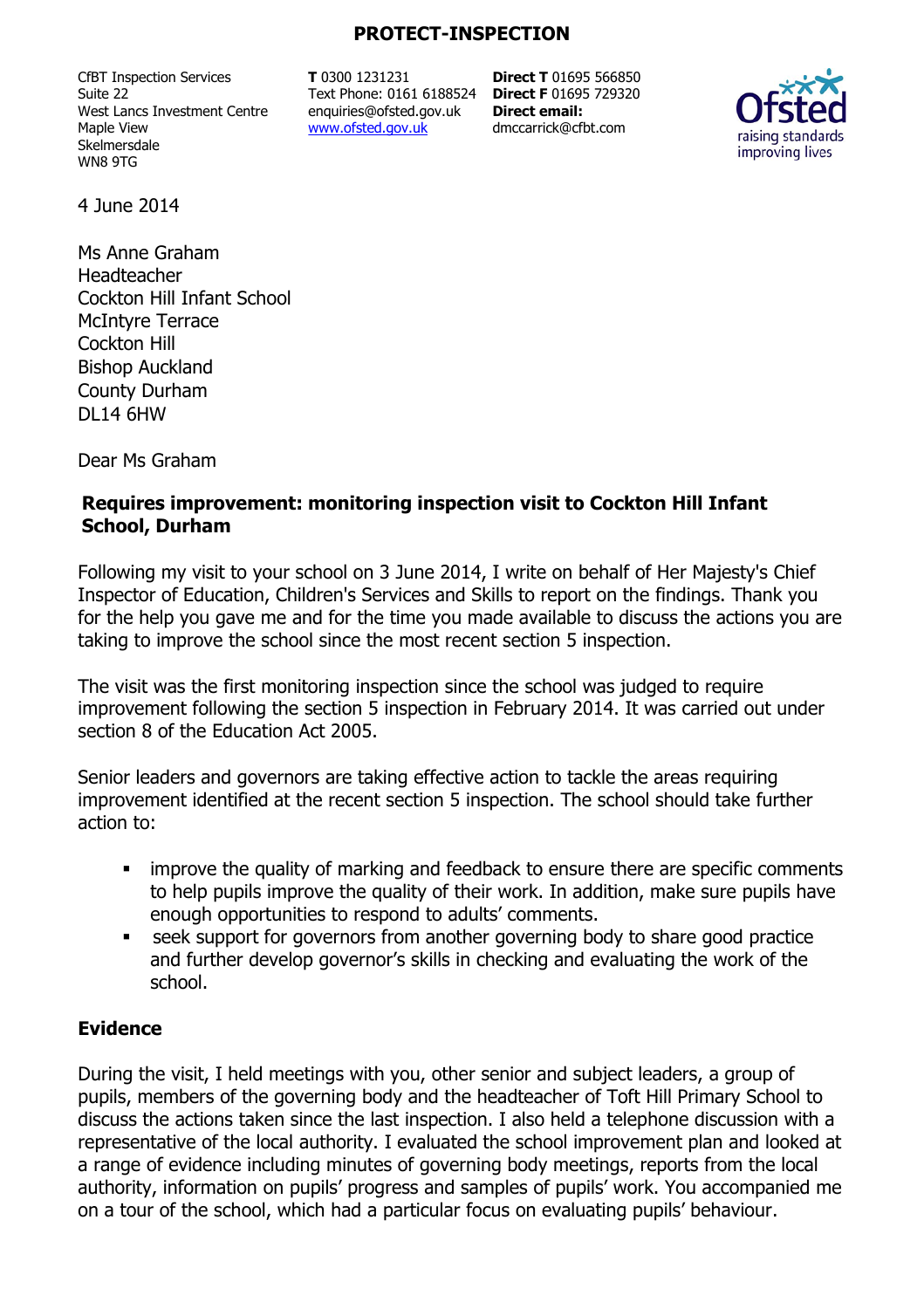# **Context**

Since the inspection in February 2014, one teacher has returned from maternity leave. One teacher remains absent from school and is being covered by a long-term supply teacher. Two parent governors have left the governing body and two new parent governors have been appointed.

## **Main findings**

You, senior leaders and governors have taken decisive action to tackle the areas for improvement identified in the recent inspection. There is now a sharper focus on checking and evaluating the quality of teaching and pupils' progress and you are taking prompt action to address those areas which need to be improved. This is helping to increase rates of pupils' progress, as shown in pupils' work and the school's data. The school improvement plan provides clear milestones and measurable targets, particularly in respect of reducing the gaps in achievement between boys and girls and those pupils known to be eligible for support through pupil premium and those who are not.

The impact of the actions identified in the school improvement plan is beginning to be seen.

- The close working with the headteachers of Toft Hill Primary School and Lumley Infant School and representatives of the local authority is having a positive impact in strengthening the skills of subject and other leaders. Leaders are now able to use their developing skills productively when evaluating the quality of teaching and pupils' learning in the areas for which they are responsible.
- **Inspection evidence confirms that you, senior and subject leaders are holding** teachers more to account for the quality of their teaching. Teachers are now more aware of the specific areas they need to develop and support is provided to ensure they meet their targets. These targets are followed up in the next observation or scrutiny of work.
- The school's data and pupils' work show that rates of progress are improving and gaps in performance are narrowing, particularly between boys and girls and for those pupils who are known to be eligible for support through the pupil premium.
- In teaching seen during the visit, pupils were fully engaged in their learning and were very polite and courteous. Pupils confirmed that behaviour has improved since the inspection because lessons are more interesting and they have more work to do so therefore do not 'fidget' or get bored and misbehave.
- Governance is improving. Governors acted swiftly to commission a review of governance which has now taken place. Governors now have a clearer understanding of their roles and responsibilities. Evidence in the minutes of governing body meetings show they are now asking more pertinent questions in order to hold leaders to account. They have produced a governor improvement plan and are keen to undergo more training to help them carry out their roles more effectively. They would benefit from an opportunity to work closely with members of another governing body in order to further develop their skills in checking and evaluating the work of the school. An external review of the school's use of the pupil premium was being undertaken on 2, 4 and 5 June 2014.